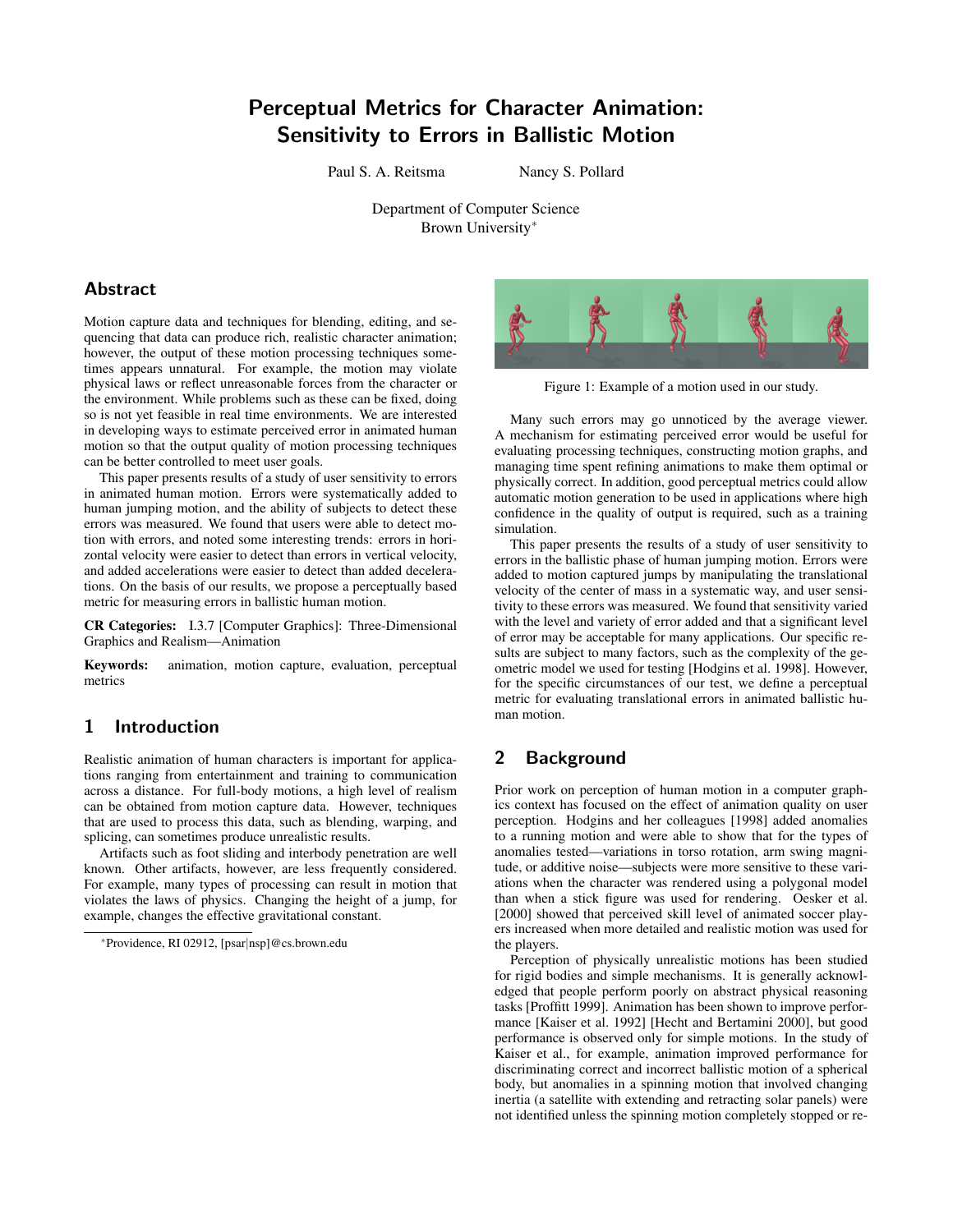versed direction. Degradation of performance with complexity was also noted by O'Sullivan and Dingliana [2001], who showed that anomalies in collisions between complex objects were more difficult to detect than anomalies in collisions with spherical objects.

Point light experiments are also relevant. Researchers have found that observers can make very fine discriminations when presented with a sparse representation of actual human motion, for example accurately estimating lifted weight [Runeson and Frykholm 1981] and pulled weight [Michaels and de Vries 1998] from point light displays. It is argued that a high level of performance is possible because the relevant complexity of the motion is small; the weight of the manipulated object correlates well with observable parameters such as elbow velocity [Bingham 1987] or center of mass position and velocity [Michaels and de Vries 1998].

Our goal was to measure sensitivity to errors in animated human ballistic motions and to develop an error metric based on our results. Looking at results of previous perceptual experiments, we were uncertain how well subjects would perform. In some sense this task is simple; observation of center of mass velocity over time is sufficient to identify errors, and it seemed intuitive that user sensitivity might be high, as it is for estimating lifted weight and for simple physical reasoning problems. However, it seemed equally plausible that people would be forgiving of human motion with significant errors in center of mass behavior (i.e., incorrect overall physics) if the details of the motion were sufficiently realistic.

# 3 Experiment: Errors in Ballistic Motion

We chose to study motion containing a flight phase because error in ballistic motion can be controlled easily and anomalies in ballistic motion are a common result of motion processing techniques. Once the character has left the ground, the trajectory of the center of mass is fully determined. Any changes to that trajectory violate the laws of physics. Such changes can result, however, when motions with differing root velocities are spliced together, creating an anomalous acceleration, or when the effective gravitational constant changes as the result of an editing operation. An incorrect gravitational constant arises, for example, when the height of a jump is changed while timing remains the same. Scaling motion to characters of different sizes can also change the effective gravitational constant.

#### 3.1 Method

Two studies were performed, the first to test perception of anomalous accelerations and decelerations and the second to test perception of errors in effective gravity.

#### 3.1.1 Study 1: Acceleration

**Participants.** Participants were obtained by university-wide advertising. Five women and seven men ranging in age from 18 to 42 participated in the study.<sup>1</sup>

**Stimuli.** Animations of human jumping motions were created as stimuli. All animations were shown in the same rendering style, with the same (fixed) camera configuration (Figure 1), with the character beginning the motion at the same position and jumping in the same direction. Shadows were rendered, and a small amount of motion blur was added.

Errors were created by modifying human jumping motion obtained from optical motion capture. Seven different source motions were used. These source motions were performed by the same actor and were similar in overall character, although they varied in distance and height. Error variables were as follows:

 $1$ One additional subject did not follow instructions and was excluded from the analysis.

- *Error level.* Small, medium, or large.
- *Error variety.* Horizontal or vertical.
- *Error direction.* Acceleration or deceleration.

To generate a horizontal acceleration error, for example, a fixed change in velocity was applied to the character root in the direction of horizontal motion. This change in velocity was added smoothly over a small window of time early in the flight phase of the motion. Details on how errors were created can be found in the Appendix.

**Procedure.** Participants were told that they would see a sequence of animated human jumping motions created from motion capture data. They were given some background information on how motion capture data is created and told that some of the motions they would see would contain errors. They were also told that all motions are jumps, slightly less than half have no error, and all errors would appear during the flight phase of the motion. Participants were then shown 12 representative motions. They were told that half contained errors but were not told which specific motions in this training set contained errors.

Tests were prepared by placing motions on video tape in random order. Two tapes were used. Tape order differed for different subjects, and no order effects were observed. Motions included each combination of error variables presented 3 times; an equal number of original motions; and 12 motions with composite errors. Composite errors included both horizontal and vertical acceleration and were introduced to test our intuitions about these interactions. Stimuli were presented on a projection screen in a small conference room. Participants were instructed to categorize each motion as either "no error (unchanged)" or "error" and mark their level of confidence in their answer using a rating scale that ranged from 0 (most confident an error is present) through 9 (most confident an error is not present).

At the end of the study, participants were asked to describe their experience in the study of motion, including involvement in sports, dance, video games, etc. No significant effect of level of experience was noted in the study. We also noted no significant effect due to gender.

#### 3.1.2 Study 2: Gravity

**Participants.** Participants were obtained by university-wide advertising. Nine women and two men ranging in age from 19 to 29 participated in the study.<sup>2</sup>

**Stimuli.** Stimuli were prepared in the same manner as in the first study, with error varieties including increased and decreased gravity.

**Procedure.** The procedure was identical to that of the first study, except that all participants were shown one tape consisting of 60 motions, including 18 motions with gravity errors, 6 with vertical errors, 6 with horizontal errors, 4 with composite errors, and 26 with no errors. Motions with vertical, horizontal, and composite errors were included to test the validity of comparing data across studies, and performance was consistent with that observed in the first study.

#### 3.2 Results

Figure 2 shows mean ratings for horizontal errors (top), vertical errors (middle), and gravity errors (bottom). Blue lines are acceleration (or decreased gravity) and green lines are deceleration (or increased gravity). Results are broken out by small, medium, and

<sup>&</sup>lt;sup>2</sup>Three additional subjects did not follow instructions and were excluded from the analysis.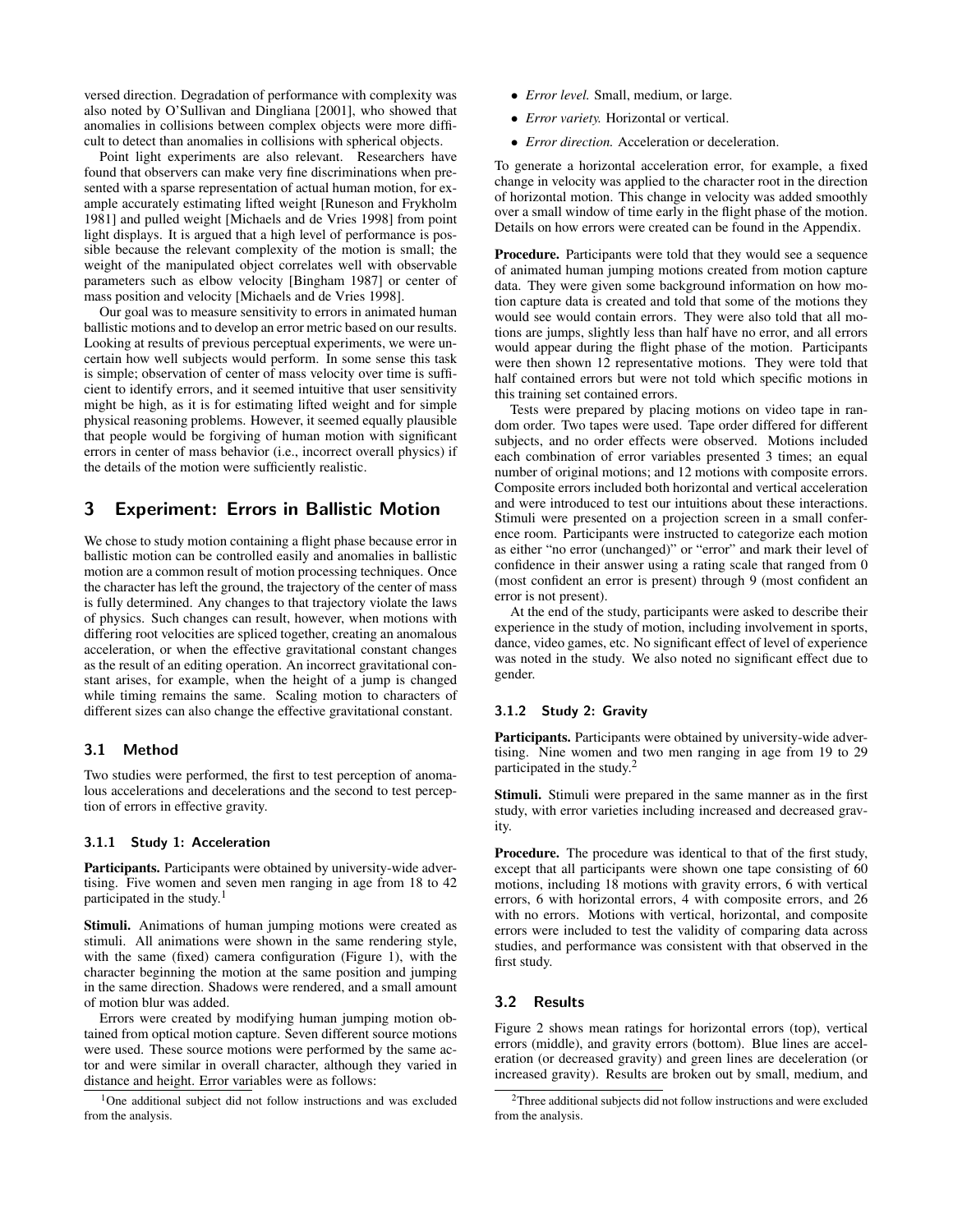

Figure 2: Mean ratings of motions with horizontal, vertical, and gravity errors. The mean rating for unchanged motions is plotted for reference. Each plot is broken out by error direction and error magnitude. Error bars show standard error of the mean.

large error levels. The plots show the mean ratings of motions at each magnitude of added error, including unchanged motions.

A repeated measures analysis of variance (ANOVA) was run for study 1 with 3 error levels x 2 error varieties (horizontal and vertical) x 2 error directions. All error treatments could be detected at *p* < 0.01 except for small vertical decelerations. A second ANOVA was run for study 2 with 3 error levels x 2 error directions. All error treatments could be detected at *p* < 0.01 except for small and medium levels of increased gravity.

No significant interactions were observed between error variety and error direction in study 1 or error variety and error level in either study. There was an interaction between error direction and error level (study 1:  $F(2,426) = 5.7, p = 0.003$ ; study 2:  $F(2,192) =$ 5.5,  $p = 0.005$ ). This interaction can be seen in Figure 2: added acceleration or decreased gravity is proportionately easier to detect for large errors. In addition, we found three main effects:

**(1) Subjects found added acceleration easier to detect than added deceleration**  $(F(1,430) = 38.2, P < 0.001)$ . Mean ratings, (with standard error of the mean in parentheses) were 2.6(0.2) and 4.1(0.2) respectively.

**(2) Subjects found low gravity easier to detect than high gravity**  $(F(1, 196) = 41.9, P < 0.001)$ . Mean ratings were 2.7(0.2) and 4.7(0.2).

**(3) Subjects found errors in horizontal velocities easier to detect than errors** in **vertical velocities**  $(F(1,430) = 18.1, P < 0.001)$ . Mean ratings were 2.8(0.2) and 3.9(0.2).



Figure 3: Mean sensitivities for all errors, with best-fit linear approximation.

### 4 Estimating Acceptable Error

From our results, we can form an estimate of a level of error that should be acceptable. We propose a method for calculating error thresholds based on detection theory [Macmillan and Creelman 1991]. The ratings given by a subject to unchanged motions form an approximately normal distribution, and the ratings given to motions containing errors form a second, also approximately normal distribution. The subject's sensitivity is the distance between the means of these two distributions, in units of standard deviation. For a simple yes/no classification, sensitivity *d* is easily calculated from the hit rate (*H*), the fraction of motions containing errors that are correctly judged to contain errors, and false alarm rate (*F*), the fraction of original motions that are incorrectly judged to contain errors:

$$
d = z(H) - z(F) \tag{1}
$$

where *z* is the inverse of the normal distribution function. (See [Macmillan and Creelman 1991] for details.) For example, a hit rate of 69% with a false alarm rate of 31% gives a sensitivity of 1.0. Sensitivity does not reflect the biases of the subject, so a hit rate of 26% and a false alarm rate of 5% also represents a sensitivity of 1.0. As a result, sensitivities determined with one set of biases (such as a test setting) may be applied to a situation with different biases (such as playing a game). We computed sensitivities from subjects' ratings using the method in Macmillan and Creelman [1991]. In cases where the sparse data led to a degenerate distribution (e.g., if a participant marked only zeroes and nines), we calculated sensitivity using the participant's classification of the motion as "no error (unchanged)" vs. "error" rather than using the numerical ratings.

Sensitivity levels are plotted in Figure 3 and listed for all error treatments in Table 1, along with regression lines fit to these values plus the origin (zero sensitivity at zero error). As an example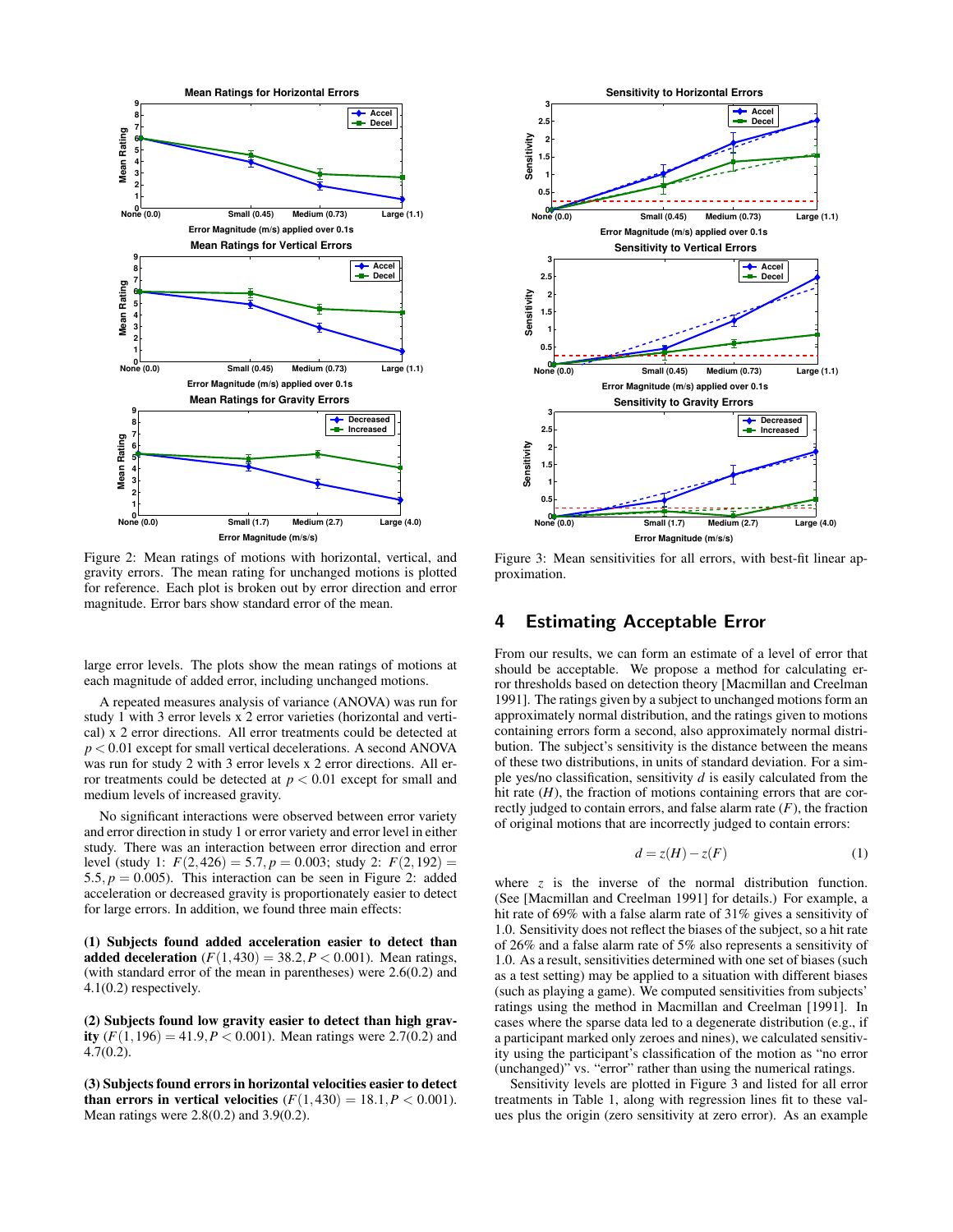|                | <b>Small</b> | <b>Medium</b> | Large      | <b>Regression Line</b> |
|----------------|--------------|---------------|------------|------------------------|
| <b>H</b> Accel | 1.02(0.27)   | 1.89(0.29)    | 2.53(0.19) | $0.00 + 2.44E$         |
| <b>H</b> Decel | 0.69(0.24)   | 1.36(0.26)    | 1.53(0.29) | $0.05 + 1.52E$         |
| <b>V</b> Accel | 0.45(0.07)   | 1.25(0.17)    | 2.48(0.19) | $-0.25 + 2.32E$        |
| <b>V</b> Decel | 0.34(0.21)   | 0.60(0.12)    | 0.85(0.29) | $0.00 + 0.81E$         |
| <b>G</b> Decr  | 0.47(0.20)   | 1.20(0.27)    | 1.87(0.22) | $-0.12 + 0.48E$        |
| <b>G</b> Incr  | 0.16(0.14)   | 0.02(0.14)    | 0.50(0.28) | $-0.05 + 0.10E$        |

Table 1: Mean sensitivity levels (and standard error of the mean) for horizontal  $(H)$ , vertical  $(V)$ , and gravity  $(G)$  errors. A sensitivity of zero means that participants cannot detect errors. The last column contains lines fit to the sensitivity data, also including the point  $(0,0)$ . **E** is the magnitude of the error, in  $m/s$  for horizontal or vertical errors and in  $m/s^2$  for gravity errors.

| <b>Variety</b>                      | <b>Threshold</b>          |  |
|-------------------------------------|---------------------------|--|
| Horizontal error over 0.1s interval | $[-0.13m/s, 0.10m/s]$     |  |
| Vertical error over 0.1s interval   | $[-0.32m/s, 0.22m/s]$     |  |
| Gravitational constant              | $[-12.7m/s^2, -9.0m/s^2]$ |  |

Table 2: Error thresholds resulting from a desired sensitivity level of 0.25 or less. For reference, average initial velocities in the original jumps were approximately 2*m*/*s* in the vertical direction and 1.5*m*/*s* in the horizontal direction.

of how error thresholds can be set from these values, consider a hypothetical application. Suppose that for unmodified motion capture data we expect users to think that the motion looks incorrect 10% of the time (a false alarm rate of 10%). Then suppose that for motions containing error, we are willing to tolerate users thinking that the motion looks incorrect half again as often, or 15% of the time (a hit rate of 15%). The resulting sensitivity would be 0.25. Estimating acceptable errors at this sensitivity level results in the threshold values shown in Table 2. We emphasize that this is just an example. The actual desired sensitivity (and resulting threshold values estimated from our data) would depend on the application.

**Composite Errors.** Composite errors—those with both horizontal and vertical components—did not produce any surprises. Figure 4 plots mean ratings for vertical, horizontal, and composite errors. Results for composite errors fall approximately within the bounds of those for the two types of errors from which they are derived.

### 5 A Ballistic Error Metric

We briefly describe how an error metric for ballistic motion might be designed based on our results.

First, consider errors in gravity. Gravity is an average effect, and a metric designed to detect incorrect gravity captures errors where the motion is well behaved throughout the flight phase, but the timing of the motion is wrong. From the vertical takeoff velocity of the center of mass  $v_v(t_i)$ , the vertical landing velocity of the center of mass  $v_v(t_f)$ , and elapsed time  $(t_f - t_i)$ , we can compute the effective gravity represented by a motion:

$$
g_{eff} = \frac{v_v(t_f) - v_v(t_i)}{(t_f - t_i)}
$$
 (2)

Results from our study suggest that under circumstances similar to this study, values for  $g_{eff}$  between  $-12.7m/s^2$  and  $-9.0m/s^2$ should lead to sensitivity levels below 0.25, resulting in the following constraint:

$$
-12.7m/s^2 < g_{eff} < -9.0m/s^2 \tag{3}
$$



Figure 4: Results for composite errors are approximately bounded by results for the types of errors from which they are derived.

Anomalous accelerations and decelerations are shorter term phenomena, where the motion during the flight phase is not wellbehaved over some window in time. One strategy for measuring errors of this type would be to compute error in horizontal or vertical velocity over a sliding time window, checking this error against the given thresholds. For example, horizontal velocity should be constant during flight, and so any change in horizontal velocity during flight is an error.

$$
v_{h,err}(t) = v_h(t + 0.1s) - v_h(t)
$$
\n(4)

$$
-0.13m/s < v_{h,err}(t) < 0.10m/s \tag{5}
$$

where  $v_h(t)$  is the horizontal velocity measured at time *t*, and where  $v_{h}$  (*t*) is the horizontal velocity measured at time *t*, and  $v_{h,err}(t)$  is the horizontal velocity error for the time window of 0.1*s* starting at *t*. Changes in velocity outside this range would flag potentially anomalous motion. The time window of 0.1*s* is chosen because our study results are based on this value.

The metric for vertical velocity is similar, but must accommodate expected change in velocity due to gravity. For a time window of 0.1*s*:

$$
v_{v,err}(t) = v_v(t + 0.1s) - v_v(t) + 0.98m/s
$$
 (6)

$$
-0.32m/s < v_{v,err}(t) < 0.22m/s \tag{7}
$$

where  $v<sub>v</sub>(t)$  is the vertical velocity measured at time *t* and  $v<sub>v,err</sub>(t)$ is the vertical velocity error for the time window of 0.1*s* starting at *t*. When measuring errors against a gravitational constant different from  $-9.8m/s^2$ , the equation for  $v_{v,err}(t)$  should be adjusted for the new value.

Our composite results suggest that vertical and horizontal velocity errors may combine in a straightforward way. The following metric would place limits on combinations of horizontal and vertical errors, which should be an improvement over treating them separately. One possibility is to work with the sum of squares of normalized error values. For example, if the error at time *t* is a horizontal acceleration (with threshold 0.10*m*/*s*) and a vertical deceleration (with threshold −0.32*m*/*s*), the appropriate constraint would be:

$$
\left[ \left( \frac{v_{h,err}(t)}{0.10m/s} \right)^2 + \left( \frac{v_{v,err}(t)}{0.32m/s} \right)^2 \right] < 1 \tag{8}
$$

The expression on the left hand side of this equation is a squared distance in velocity space, with horizontal and vertical velocities weighted differently. Values in the denominators would change when the direction of the corresponding error changed.

### 6 Discussion

In this study, we measured sensitivity of human subjects to errors in animated ballistic human motion. We found that sensitivity was correlated with the level of added error, errors in the horizontal component of the motion were easier to detect than errors in the vertical component, and added accelerations were easier to detect than added decelerations.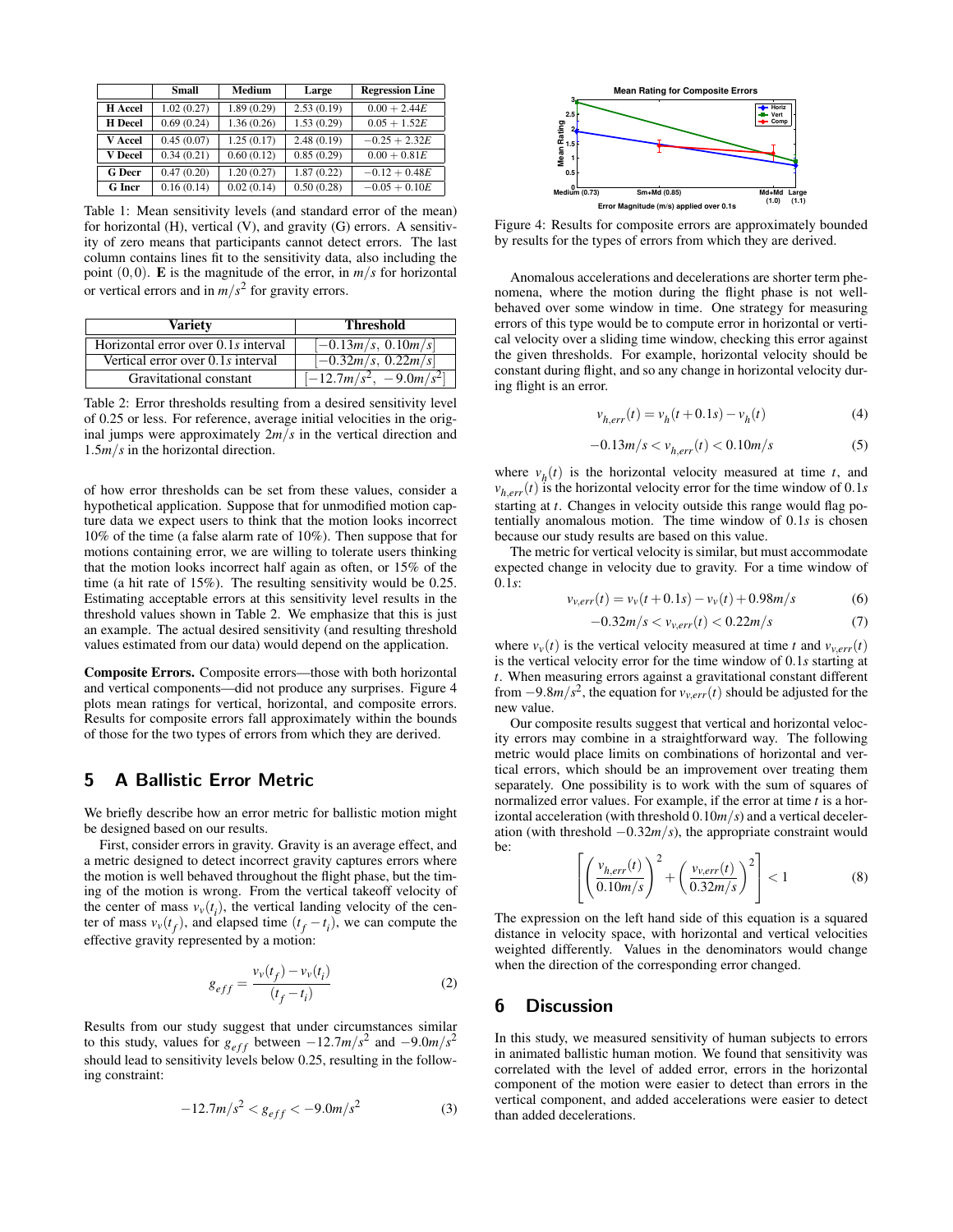

Figure 5: Mean sensitivity for study 1 for all seven source motions (middle), the three shortest jumps (left), and the three longest jumps (right). Accelerations are comparatively easier to detect for longer jumps.

Why might it be easier to hide errors in the vertical component of the motion than in the horizontal component? One possible explanation is that horizontal velocity during flight, which should be constant, behaves in a simpler manner than vertical velocity, which should have a constant derivative (gravitational acceleration). This difference may make anomalies in horizontal velocity more visually salient.

The acceleration / deceleration discrepancy seemed to us to be less intuitive. One possible explanation is that it may be easier to detect errors when distance or total time of the jump is increased and more difficult when one or both of these parameters are decreased.

It is important to point out that jump heights and distances alone could not have accounted for the effects we observed. 69% of the motions containing errors were within 10% of the range of heights and distances spanned by unchanged motions. In addition, although 4 subjects in study 1 mentioned making use of jump distance, timing, or similar indirect observations of error, 11 of the 12 subjects mentioned direct observation of errors, such as changes in jump trajectory. However, overall jump distance does appear to have been a contributing factor in participant ratings. Our study was not designed to test the effect of source motion—source motion was not fully crossed with other error variables. However, we did check for interactions between source motion and other error variables considered individually. The only significant interaction found was between source motion and error direction in study 1  $(F(6, 418) = 4.5, p < 0.001)$ . Examination of the data (shown in Figure 5) suggests that added accelerations are proportionately easier to detect for jumps that cover a longer distance. However, it is interesting to note that sensitivity for accelerations is higher than for decelerations even for the shortest jumps, which would not be the case if jump distance were the primary factor used to detect errors. Because we did not fully cross source motions with all other variables in the study, however, further investigation is required to verify this trend and to understand its implication for designing error metrics.

Many parameters can be expected to affect perception of anomalies in animated human motion. There is some evidence that improved graphical quality of animations, for example, may increase the ability of users to detect anomalous motions [Hodgins et al. 1998] [Oesker et al. 2000] [Hecht and Bertamini 2000] [Stappers and Waller 1993]. We focused on errors added to the character's root motion in hopes that the results would be robust with respect to detail in the rest of the animation, but this assumption remains to be tested.

Perception of anomalies also varies with task [Oesker et al. 2000] [Watson et al. 2001]. The task presented to subjects in our study was simply to observe the motion and indicate whether it appeared to be incorrect. We would expect that sensitivity to errors might be higher if the character was a target in a game environment, for example, and lower if the character was not the focus of attention (e.g. a background character in a virtual environment). More research is required to understand how sensitivity to error in the physics of human motion varies with task.

In our study, we showed the same motions to all participants and obtained sensitivities based on their numerical ratings of these motions. An alternative design is to use a staircase procedure (e.g. [Levitt 1971]), which can provide faster convergence to a desired sensitivity level by dynamically adapting the stimulus to the performance of each participant. We are interested in exploring this alternative in future work.

One specific area of future work is to test the predictive power of our ballistic error metric on motion that has been generated using standard motion processing techniques. Physically incorrect ballistic motion can be generated by scaling a given motion in time, which will result in gravity errors, or splicing one motion to another during the flight phase, which will lead to unnatural accelerations and decelerations. If results are promising, next steps would be to address additional types of physics errors that may be present in processed motion. In probable order of complexity, these are implausible changes in angular acceleration during flight; implausible forces when the character is in contact with the environment; and implausible joint torques.

It would be also interesting to examine whether people are more or less sensitive to errors in animated human ballistic motion than to identical errors in simpler motion, such as a ball fired out of a cannon. Such a test would be very easy to perform—the translational motions of the character center of mass from our study could be used to animate a spherical rigid body instead of the human character. We are excited to run this experiment to see whether the presence of the human model and the motion of the limbs during flight degrade ability to perceive errors in ballistic motion.

### Acknowledgments

We gratefully acknowledge Sara Kiesler for discussions and help with study design and analysis. Many thanks also to the anonymous reviewers for helpful comments on the presentation of this paper. This work was supported in part by NSF CAREER award CCR-0093072.

### References

- BINGHAM, G. P. 1987. Kinematic form and scaling: Further investigations on the visual perception of lifted weight. *Journal of Experimental Psychology: Human Perception and Performance 13*, 2, 155–177.
- HECHT, H., AND BERTAMINI, M. 2000. Understanding projectile acceleration. *Journal of Experimental Psychology: Human Perception and Performance 26*, 2, 730–746.
- HODGINS, J. K., O'BRIEN, J. F., AND TUMBLIN, J. 1998. Perception of human motion with different geometric models. *IEEE Transactions on Visualization and Computer Graphics 4*, 4 (October), 307–316.
- KAISER, M. K., PROFFITT, D. R., WHELAN, S. M., AND HECHT, H. 1992. Influence of animation on dynamical judgments. *Journal of Experimental Psychology: Human Perception and Performance 18*, 3, 669– 690.
- LEVITT, H. 1971. Transformed up-down methods in psychoacoustics. *Journal of the Acoustical Society of America 49*, 467–477.
- MACMILLAN, N. A., AND CREELMAN, C. D. 1991. *Detection Theory: A User's Guide*. Cambridge University Press, New York.
- MICHAELS, C. F., AND DE VRIES, M. M. 1998. Higher order and lower order variables in the visual perception of relative pulling force. *Journal of Experimental Psychology: Human Perception and Performance 24*, 2, 526–546.
- OESKER, M., HECHT, H., AND JUNG, B. 2000. Psychological evidence for unconscious processing of detail in real-time animation of multiple characters. *Journal of Visualization and Computer Animation 11*, 105– 112.